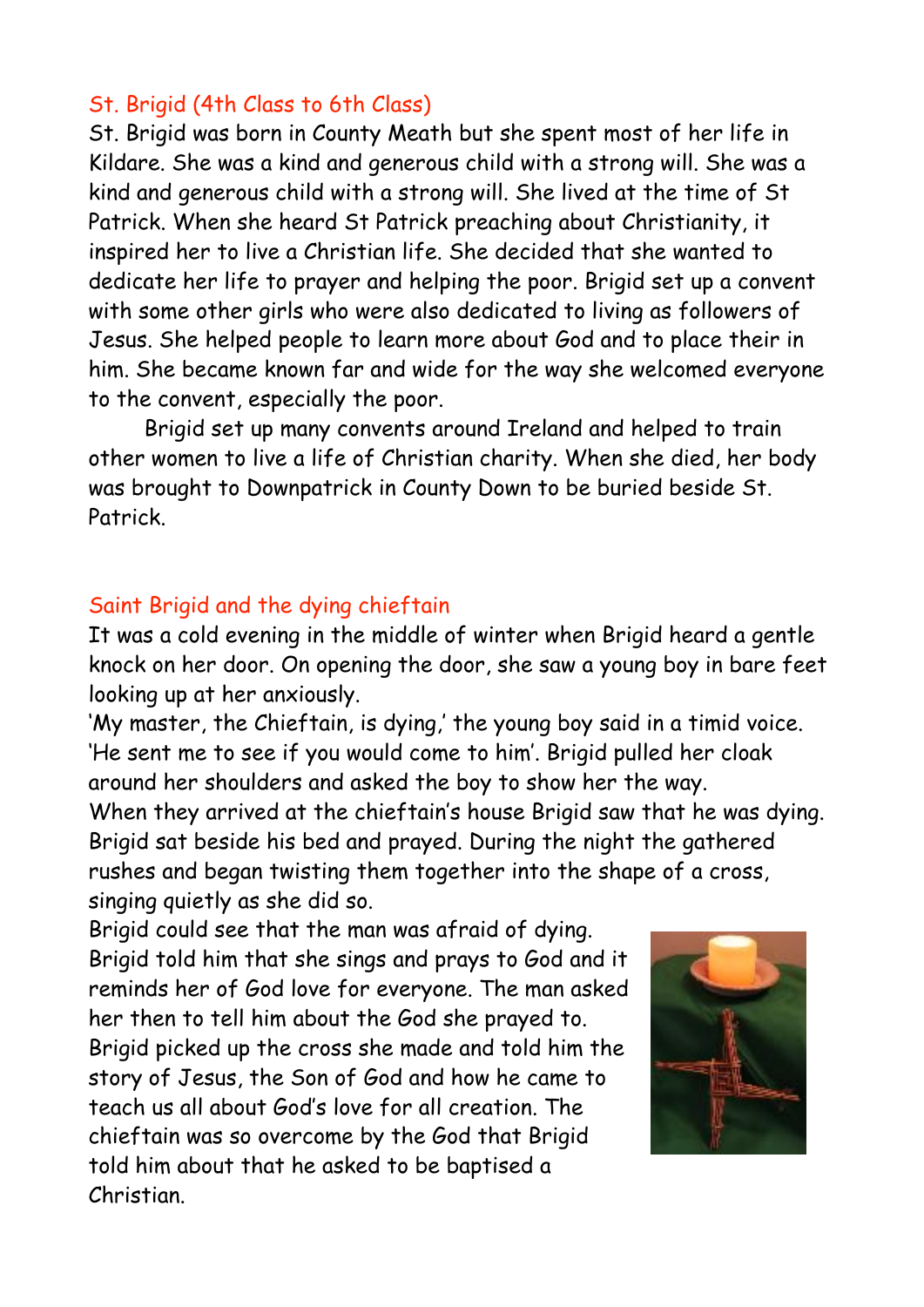When we think of St. Brigid we think of the various told about her- the story of her cloak and the Church, how she helped the poor, the story of St. Brigid's cross and much more to do which showed her kindness and faith in God

Draw your image of this great Irish saint

Type to enter text